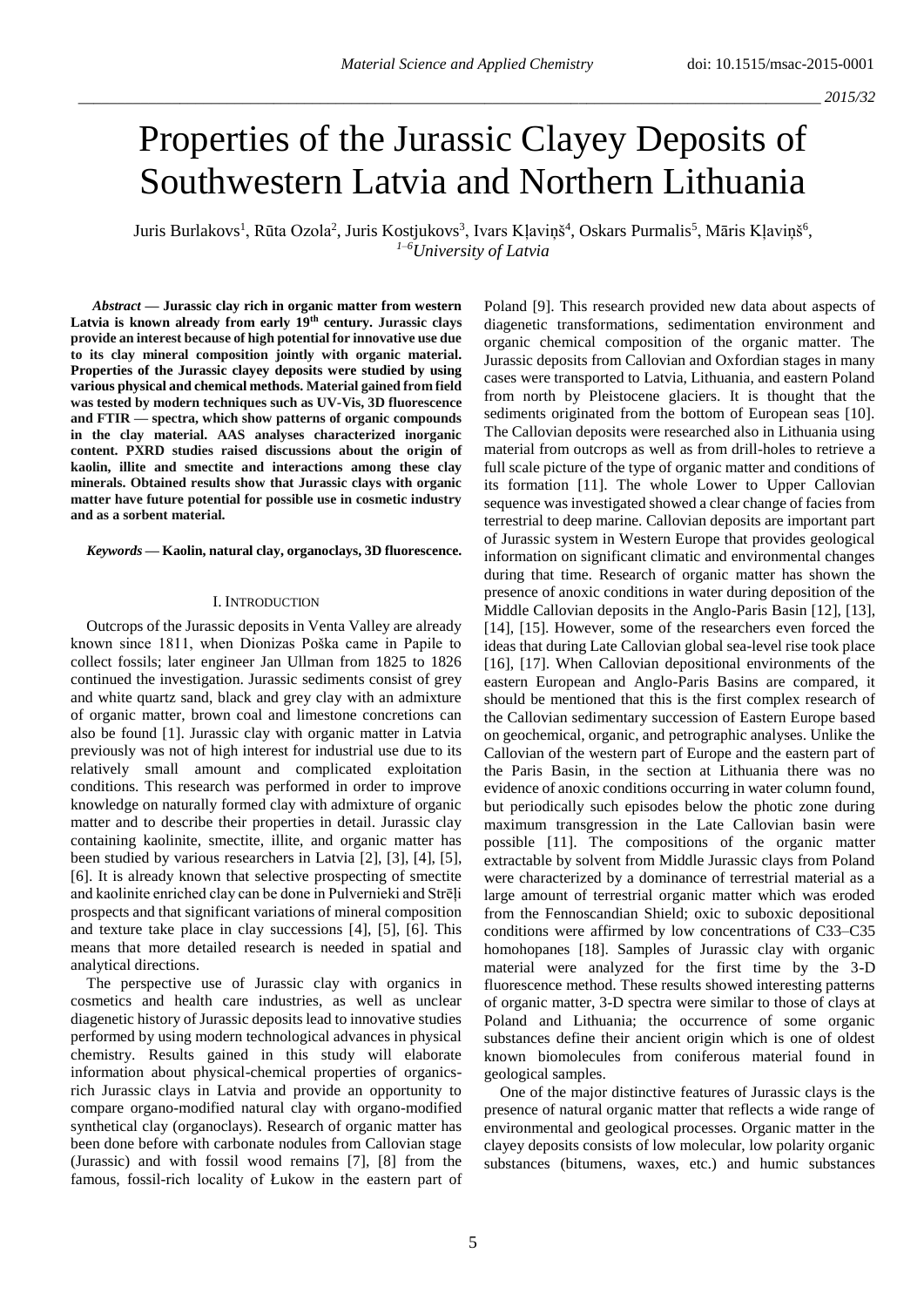(fulvic and humic acids) which are the basic result of degradation and polymerization of organic matter during microbial, chemical and photochemical reactions. Humic substances represent a polydisperse, complex mixture of high to low molecular weight species.

Fluorescence spectroscopy (FS) can be used as a nondestructive tool to quantify the decomposition degree of organic matter of any kind.FS also requires a small volume of aqueous sample at low concentration [19], [20]. This is a prominent analytical method for tracing the degradation of organic matter and it is used to characterize not only dissolved organic matter, but also humic substances [21]. FS provides important information on the chemical nature of humic substances (on their position, shift and intensity of fluorescence peaks) and all those data can be correlated to the structural information, such as functional groups, polycondensation, aromaticity, heterogeneity and various dynamic properties related to their intramolecular and intermolecular interactions [22]. The most recent and complete fluorescence technique is total luminescence spectroscopy (TLS) which is also known as excitation-emission matrix (EEM). EEM at present is the most advanced technique, as it provides "fingerprints" for a single compound or a mixture of fluorescent components. In EEM the general behavior of humic macromolecules can be described, even if the various structural units have very variable effects on the wavelength and intensity of fluorescence. The fluorescence intensity decreases with increasing molecular size of the humic macromolecule [23].

The aim of this work is to describe physical-chemical properties of Jurassic clay with organic matter found in territory of Latvia, to evaluate main groups of organic substances and mineralogical properties that could be assessed in future as unrecovered potential materials in cosmetic and remediation industries.

#### II. MATERIALS AND METHODS

### *A. Samples of Jurassic Clays*

According to previous research, Jurassic clay found in Latvia consist of kaolinite, illite and small amount of smectite and has organic matter and sulfide admixture. Both organic matter and sulfide admixture give it black and dark grey colour; some fossils are also found in these clays as well. Samples for this study were collected at 3 sites: Lēģernieki outcrop, Zoslēni cliff and Papile (Fig. 1).

Jurassic clay sediments were collected in winter conditions from outcrops; previous research data was used in order to determine which samples are necessary for analysis later. Clayey sediments were black, contained silt and sand admixture and their texture was homogenous. Samples from Zoslēni outcrop contained larger proportion of coarser fractions.

# *B. Determination of Texture and Basic Physical-chemical Characteristics*

Jurassic clay was lyophilized in order to prevent destruction of organic matter. Grain size was determined by sieving. Airdried soil samples were sieved through sieves and fractions finer than 0.05 mm were determined by pipette analysis [24]. The samples were classified using USDA soil texture classes: fractions from 0.063 mm to 2.0 mm were classified as sand, those from 0.002 mm to 0.063 mm were classified as silt, and those finer than 0.002 mm were classified as clay [25]. Fine fraction analysis was done by *Micromeritics SediGraph*. Cation base saturation analysis was performed by  $BaCl<sub>2</sub>$  extraction methodology. Soil  $pH_{KCl}$  was measured with a glass electrode in 1 M KCl (1:2.5 mass-to-volume ratio) in triplicate.



**Fig. 1.** Locations of sites where the samples were collected: **1** Lēģernieki (on Lētīža bank: coordinates 376927; 6268406) and **2** Zoslēni (coordinates 373806; 6269967) outcrops in Latvia; **3** Papile (Lithuania: coordinates 422534; 6224725) outcrop in Lithuania.

 $0.1M$  BaCl<sub>2</sub> was used to determine  $\setminus$  base cation saturation parameters, samples were batch treated, filtrated and analyzed by atomic absorption spectrometry using *PerkinElmer Instrument AAnalyst 200*. In order to find out the amount of total organic carbon (TOC), *Shimadzu TOC-VCS<sup>N</sup>* TOC analyzer with solid phase detection module *SSM-5000A* was used. Parameters are given in Table I.

### *C. LOI Studies of Organic Matter*

Organic matter and carbonate minerals proportion in the sediments wasdetermined by loss on ignition (LOI) method [26], which is based on sequential heating of samples in a muffle furnace.

First samples were oven-dried for 12−24 h at 105 °C until weight was constant, then samples were combusted at 550 °C for 4 h. LOI was then calculated using the following equation:

$$
LOI_{550} = 100(DW_{105} - DW_{550})/WS
$$
 (1)

where LOI<sub>550</sub> is the percentage of loss on ignition at 550  $\degree$ C or the percentage by weight of the organic matter and  $DW_{550}$  is the weight of the sample after heating at 550  $^{\circ}$ C [26], [27].

In the third step, samples were combusted at 900 °C for 2 h and LOI was calculated as:

$$
LOI_{900} = 100(DW_{550} - DW_{900})/WS
$$
 (2)

where  $LOI_{900}$  is the percentage of loss on ignition at 900 °C or the percentage by weight of the carbonate and  $DW_{900}$  is the weight of the sample after heating at 900 °C. The remaining sample, after heating at 900 °C, is the residual mineral matter (LOIres) [26], [27], [28].

- *D. Determination of Major and Trace Elements in Jurassic Clay*
- Metallic elements from clay samples were extracted using  $HNO<sub>3</sub>/H<sub>2</sub>O<sub>2</sub>$  solution [29], [30]. Clay sample pretreatment was done as follows:10 mg of dry samples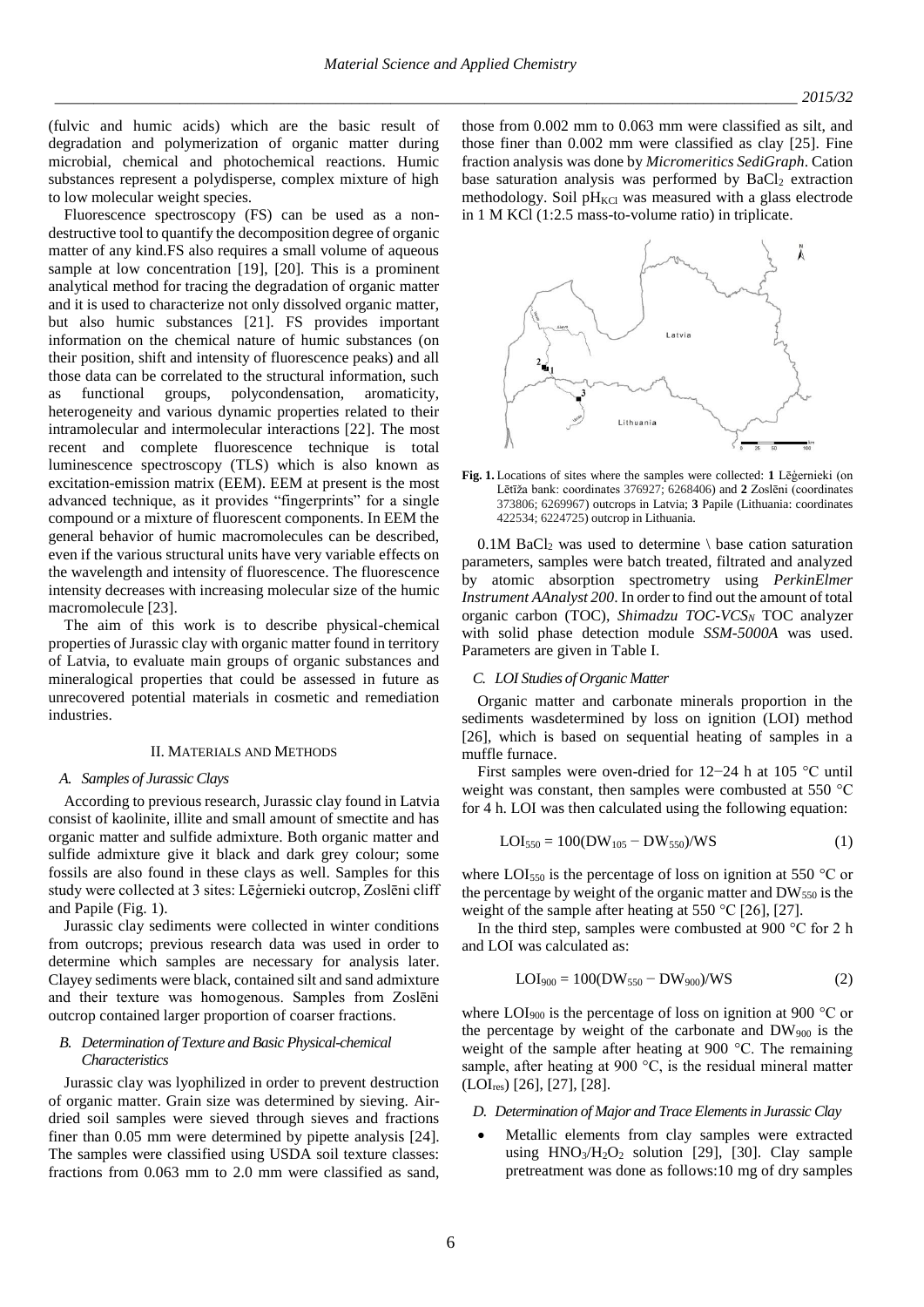of clayey sediments from fraction less than 0.25 mm were weighed in 50 mL glass beakers,

- 25 mL of 50 % HNO<sub>3</sub> and 5 mL of 30 % H<sub>2</sub>O<sub>2</sub> were added.
- Then samples were heated on a heating block at 170° C until 15 mL of solution were left. Additionally 25 mL of  $50\%$  HNO<sub>3</sub> were added and heated untill boiling point. Sample solutions were filtrated into polypropylene tubes and filled with  $\sim$  25 mL deionized water. Trace elemental analysis (Al, Na, Mg, K, Ca, Fe, Cr, Mn, Co, Ni, Cu, Zn, Cd, Pb, As, Mo) was carried out by atomic absorption spectrometry (*Perkin-Elmer AAnalyst*) using appropriate wavelengths.

### *E. PXRD Spectra*

Mineral composition of Jurassic clayey deposits was determined by performing and interpreting XRD spectra. Powder X-ray powder diffraction (PXRD) analyses for dry, finely ground clay samples were performed on a Bruker *D8 Advance* diffractometer (generator 40 kV, 40 mA) with 0.6 mm divergence slits, 0.2 mm detector slit, Copper  $K_{\alpha}$  radiation  $(\lambda = 0.15418 \text{ nm})$ , 20 interval from 3° to 60°, scan speed 0.5 s per step, step 0.02°, detector – *LynxEye* (1D-position sensitive). The procedure of activation and enrichment of these clays was followed by the extraction of a smectite concentrate. Extraction of a smectite concentrate with water soluble organic coagulant (KOHIDRAC) results in complete removal of carbonates [31]. This allowed determining spectra on clay mineralogy without minerals sized larger than 1 μm. The proposed method is based on dispersing smectite containing clay in sodium phosphate solutions, resulting in phosphate stabilized clay suspensions.

Regeneration thermal treatment for samples was also performed as published in [32]. After heating at elevated temperature (450 °C) the reflections are shifted and after treatment with acetone and HCl mixture the characteristic montmorillonite reflection is partially restored [32].

## *F. Sample Preparation for UV-Vis and 3-D Fluorescence*

10 mg of clay powder were extracted with 50 ml of 8 % NaOH solution for 24 h in a horizontal shaker at room temperature. The samples were filtered to remove any suspensions, and their pH was normalized to 7. Extracts of the samples (humic substance solutions) were analysed using 3D fluorescence spectroscopy.

# *G. UV-Vis Spectroscopy*

UV-Vis spectroscopic measurements of the samples were performed on a *Shimadzu UV-1800* spectrophotometer using 1 cm quartz cuvette. The absorption spectra were recorded in the range from 200 nm to 800 nm. Spectral ratios  $E_2/E_3$  [33] and E4/E<sup>6</sup> [34] were calculated from absorbance at 280 nm 360 mm, and 465 nm and 665 nm. Absorbance ratio of  $E_{270/400}$  was calculated from UV-Vis absorbance at 270 nm and 400 nm.

### *H. 3-D Fluorescence*

Clay organic matter can be characterized as chromophoric dissolved organic matter with high phenolic group content. Chromophoric dissolved organic matter absorb the ultraviolet light and can be characterized by its specific ultraviolet absorbance (SUVA). SUVA correlates with the aromaticity and

reactivity of the organic matter. 3D fluorescence spectroscopy was recorded using a TL spectrometer *HORIBA Aqualog*. The spectra were recorded at a 5 nm bandpass excitation in a clear quartz cuvette. The EEM fluorescence spectra were obtained by subsequently scanning the emission spectra from 250 nm to 600 nm at 250-800 nm excitation wavelengths with 5 nm increments.

### III. RESULTS AND DISCUSSION

Results on physical parameters and chemical content are given in Tables I and Tables II. Jurassic clay which is found in Zoslēni outcrop contains very low content of clay minerals − these sediments cannot be classified as clay sediments. Papile and Lēģernieki sites have better represented clay fraction with 12 % and 20 % content on average, respectively. Sieving, sedigraph, as well as activation and enrichment procedures prior to XRD analysis were performed. Base cation saturation partly depicts cation exchange capacities (CEC) of samples. However, due to 2−3 % organics content in Jurassic clayey deposits this comparison should be done with precaution as full picture can be gained only by full CEC analysis.

#### TABLE I

PHYSICAL CHEMICAL PARAMETERS OF THE STUDIED JURASSIC DEPOSITS

| <b>Parameters / Soil</b>                  | Zoslēni | Papile | Lēģernieki |
|-------------------------------------------|---------|--------|------------|
| Sand and silt (%)                         | 98      | 88     | 80         |
| Clay $(\% )$                              |         | 12     | 20         |
| $pH_{\text{KCl}}$                         | 6.9     | 7.4    | 7.2        |
| Base cation saturation<br>$\pmod{g^{-1}}$ | 0.11    | 0.16   | 0.15       |
| Organics $(\%)$                           |         |        |            |

TABLE II AVERAGE CONCENTRATIONS OF MAJOR ELEMENTS AND TRACE ELEMENTS IN JURASSIC CLAYEY DEPOSITS

|    | Element concentration $(\bar{x} \pm s)$ , mg/kg |                   |                  |  |  |  |
|----|-------------------------------------------------|-------------------|------------------|--|--|--|
|    | Zoslēni                                         | Papile            | Lēģernieki       |  |  |  |
| Al | $5530 \pm 3449$                                 | $14598 \pm 4222$  | $14015 \pm 2313$ |  |  |  |
| Na | $127 \pm 156$                                   | $615 \pm 292$     | $535 \pm 111$    |  |  |  |
| Mg | $1092 \pm 1689$                                 | $15330 \pm 9670$  | $5523 \pm 1466$  |  |  |  |
| K  | $751 \pm 572$                                   | $4241 \pm 1794$   | $2282 \pm 733$   |  |  |  |
| Ca | $5005 \pm 8886$                                 | $37949 \pm 23070$ | $20255 \pm 3151$ |  |  |  |
| Fe | $2775 \pm 3405$                                 | $13893 \pm 2626$  | $7466 \pm 1155$  |  |  |  |
| Сr | $8 \pm 6.50$                                    | $34 \pm 5.21$     | $19 \pm 2.85$    |  |  |  |
| Mn | $32 \pm 58$                                     | $208 \pm 74$      | $130 \pm 20.6$   |  |  |  |
| Co | $1 \pm 1.27$                                    | $6 \pm 0.56$      | $4 \pm 1.18$     |  |  |  |
| Ni | $2 \pm 3.18$                                    | $21 \pm 3.25$     | $10 \pm 2.95$    |  |  |  |
| Cu | $1 \pm 1.81$                                    | $7 \pm 1.70$      | $5 \pm 1.41$     |  |  |  |
| Zn | $6 \pm 6.26$                                    | $41 \pm 5.24$     | $21 \pm 4.73$    |  |  |  |
| Cd | ${}_{< 0.02}$                                   | ${}_{< 0.02}$     | ${}_{< 0.02}$    |  |  |  |
| Pb | $2 \pm 0.32$                                    | $5 \pm 0.91$      | $3 \pm 0.73$     |  |  |  |
| As | < 81                                            | < 81              | < 81             |  |  |  |
| Mo | $\lt 2$                                         | $\lt 2$           | $\lt 2$          |  |  |  |

Major elements in samples from 3 different sites are commonfor clay sediments containing various minerals. Al, Na, Mg, K, Ca and Fe are typical for clay minerals. Large standard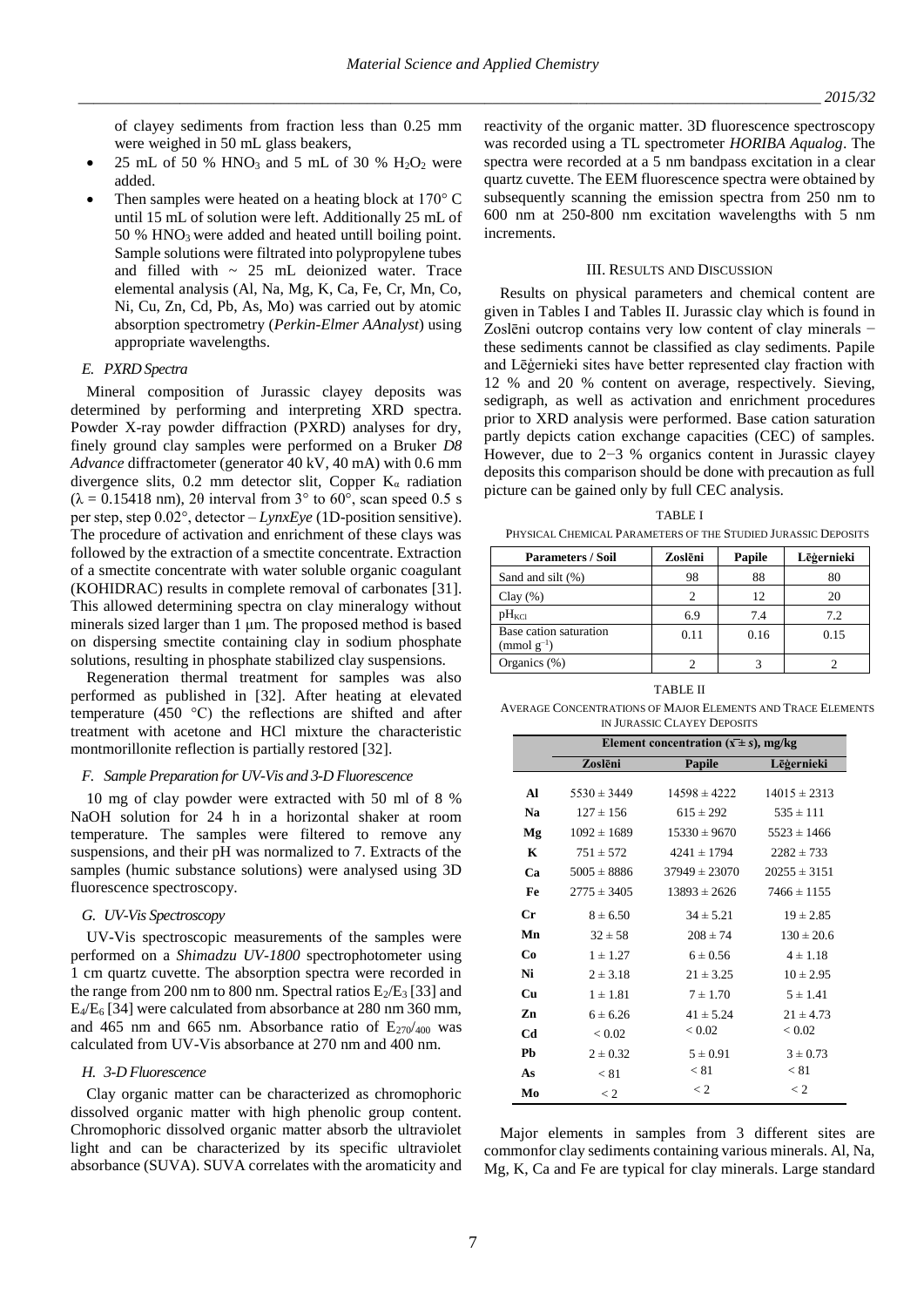deviations observed are explained with complicated interlayering in outcrops as well as large amount of sand, silt, carbonate minerals and other deposit material present together with clay. Trace elements present in clays include those with potential toxicity (Cr, Mn, Co, Ni, Cu, Zn, Cd, Pb). Are however, these amounts are very close to the geochemical background level or are even under the detection limit. As, Mo and Cd were found under the detection limit of the method.



**Fig. 2.** Organic matter and carbonate mineral proportions in samples of Jurassic clay.

Results depicted in Fig. 2 affirm that the samples consist mainly as the admixture of non-carbonate minerals (~ 90%).This is also proved by PXRD analyses (Fig. 3 and Fig. 6). The host deposit mainly consists of quartz  $(SiO<sub>2</sub>)$  and muscovite  $(KAl<sub>2</sub>(OH)<sub>2</sub>(AlSi<sub>3</sub>)O<sub>10</sub>)$ . A small part (1–7 %) of admixtures consists of carbonates: dolomite  $(CaMg(CO<sub>3</sub>)<sub>2</sub>)$  and calcite  $(Ca(CO_3))$ . Gypsum  $(CaSO_4 2H_2O)$  here it is thought to have an anthropogenic origin as Papile outcrop has been stabilized by using cement.



**Fig. 3.** PXRD patterns for raw Zoslēni (1.), Lēģernieki (2.) and Papile (3.) deposits. Abbr.: **S** – Ca or Na smectite; **R** — hornblende; **M** — mica;  $\mathbf{F}$  — feldspars;  $\mathbf{H}$  — clinochlore;  $\mathbf{I}$  — illite;  $\mathbf{K}$  — kaolinite;  $G$  — gypsum;  $Q$  — quartz;  $C$  — calcite;  $D$  — dolomite.

Enriched clay fractions by using above mentioned KOHIDRAC methodology show patterns that have Ca and Na smectites, illite, clinochlore and kaolinite appearing in approximately similar intensities (Fig. 4).



**Fig.4.** PXRD patterns of Papile-3 (**1.**) and Papile-1 (**2.**) enriched clay fractions.

In natural samples clinochlore is hardly distinguishable from kaolinite. Therefore the spectra were zoomed and double peaks could be seen melted together — so appearance of clinochlore and kaolinite is disputable, if discussions arise on details (Fig. 5).



**Fig. 5.** Kaolinite and clinochlore XRD double peak (in all samples).



**Fig. 6.** PXRD patterns of Lēģernieki–2 (**1.**), Lēģernieki–8 (**2.**) and Lēģernieki– 11 (**3.**) enriched clay fractions.

All 12 samples with its clay fraction (less than 1 μm) of Lēģernieki deposit have similar mineralogy (Fig. 6).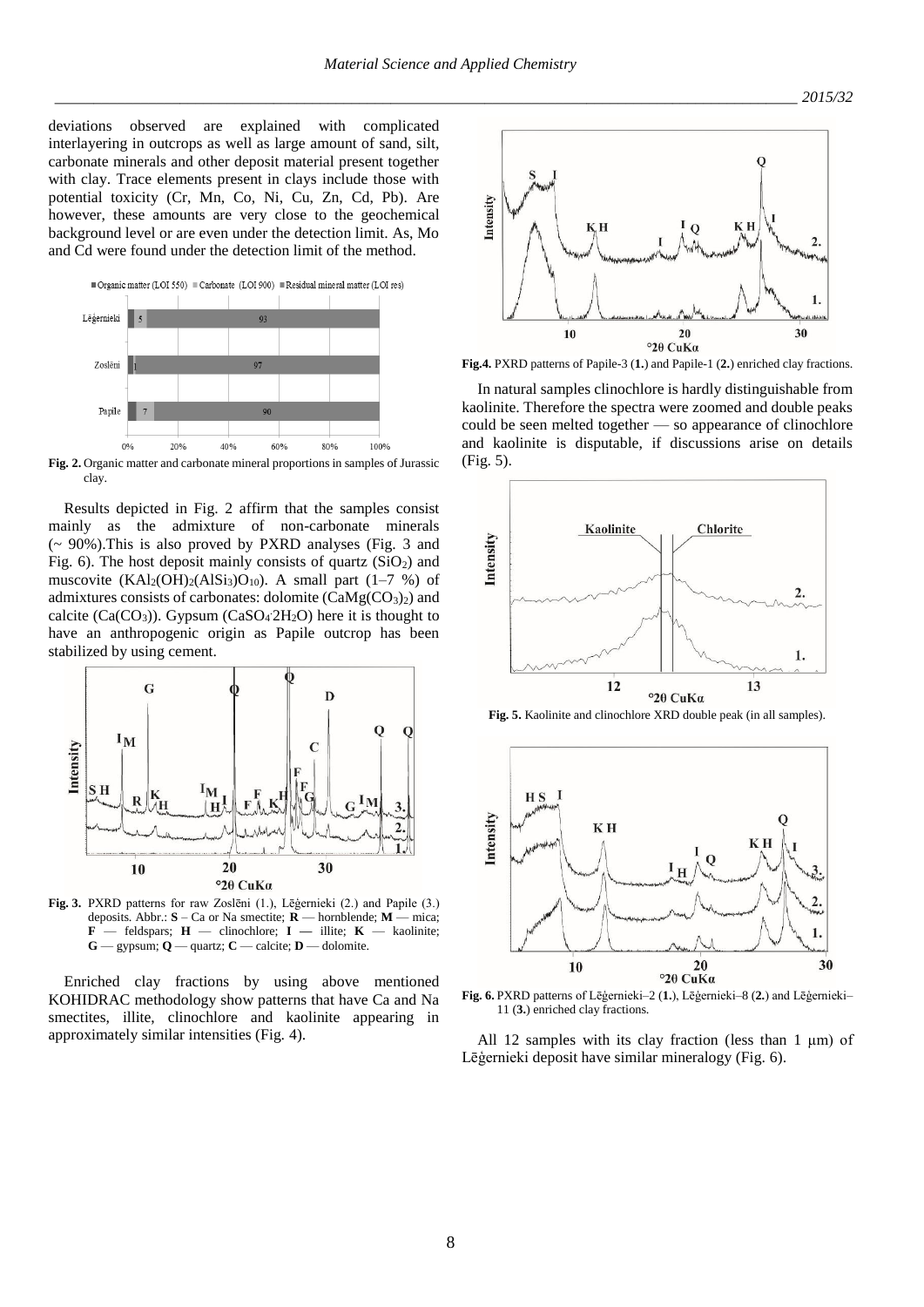

**Fig. 7.** PXRD patterns of untreated (**1.**), thermally treated (**2.** at 450 °C) and regenerated (3.) Lēģernieki-8 enriched clay fractions.

After heating at elevated temperature (450 °C) the 001 reflection has shifted from  $2\theta = 7.2^{\circ}$  to  $2\theta = 8.8^{\circ}$  presenting the evidence that pseudo-illitization caused by dehydratation has taken place. After treatment with acetone and HCl mixture the characteristic montmorillonite reflection is partially restored. The small reflection in pattern 3. (Fig. 7) at  $2\theta = 8.8^\circ$  implies a partial preservation of illite structure .

PXRD patterns for Ca and Na smectites are to be distinguished because Ca-smectite peaks often are not detectable or are similar to chlorite peaks. This is possible with this regeneration thermal treatment method (Fig. 7).

# *UV-Vis and EEM fluorescence spectroscopy*

It is well known that the UV-Vis spectra of humic substances exponentially increase with decreasing wavelength, between 200 nm and 800 nm (Fig. 8) [35]. The obtained spectra of the analyzed samples are relatively non-informative, therefore absorption ratios at different wavelengths were used to characterize humic substances.

TABLE III UV-VIS ABSORBTION RATIOS OF HUMIC SUBSTANCES FROM JURASSIC CLAYEY SEDIMENTS

| $\overline{\mathbf{U}}$ |         |               |            |  |  |
|-------------------------|---------|---------------|------------|--|--|
| absorbtion              | Zoslēni | <b>Papile</b> | Lēģernieki |  |  |
| ratios                  |         |               |            |  |  |
| $E_2/E_3$               | 1.12    | 1.10          | 1.14       |  |  |
| $E_4/E_6$               | 1.11    | 1.10          | 1.11       |  |  |
| $E_{270}/_{400}$        | 1.17    | 1.09          | 1.20       |  |  |

Table III shows that Jurassic clayey deposit samples are relatively similar in values at all ratios —  $E_4/E_6$ ,  $E_2/E_3$  and  $E_{270/400}$ . Comparing the findings to those found in literature about humic substances from peat [36] the absorbance ratios of the Jurassic clay samples can be evaluated as relatively low. The low  $E_4/E_6$  ratio may be attributed to the absorption by

aromatic  $C = C$  functional groups, also, additionally, the high degree of the aromatic ring condensation as well as the large molecular weight of humic substances [37].

The  $E_2/E_3$  ratio characterizes humification process — the humification degree increases with decreasing value [38]. Ratios  $E_2/E_3$  and  $E_{270}/400$  strongly correlate and show degradation of phenolic/quinoid core of humic substances [35] as well as proportion between the lignins and other materials at the beginning of humification [39].



**Fig. 8.** UV-Vis spectra of the humic substances from clay samples.

The UV-Vis andEEM or 3D fluorescence spectroscopic results described further show that the Jurassic clay samples have a high degree of aromatic condensation and organic material humification.

Two general peaks were detected using EEM fluorescence spectroscopy of humic substances extracted from clay (Fig. 9). The first peak was centered at an Ex/Em wavelength pair of 330−360 nm/430−530 nm and is related to fulvic acid-like substance Fig. 8. UV-Vis spectra of humic substances from Jurassic clay samples compounds [40], [20]. In several cases the fulvic acid-like compounds had another, less pronounced peak at 400−420 nm/470−550 nm (Fig. 9). The second main peak had its own Ex/Em wavelength pair at 430−470 nm/520−560 nm, which is associated with humic acidlike substances [40], [20]. All of the EEM spectra have been spectrally corrected for instrument biases, corrected for inner filter effects and Raman calibrated. As a result all of the Rayleigh scatters and most of the Raman scatters have been removed. Fig. 9 depicts results of 3-D fluorescence analysis for organic matter in order to see trends and differences of organic matter substances.

The fluorescence intensity decreases, if the substance has a high content of electronacceptor groups (–COOH); in turn the content of electrondonor groups — such as  $-OH$ ,  $-NH<sub>2</sub>$ , and -OCH<sup>3</sup> — significantly increases the fluorescence intensity, especially in aromatic compounds.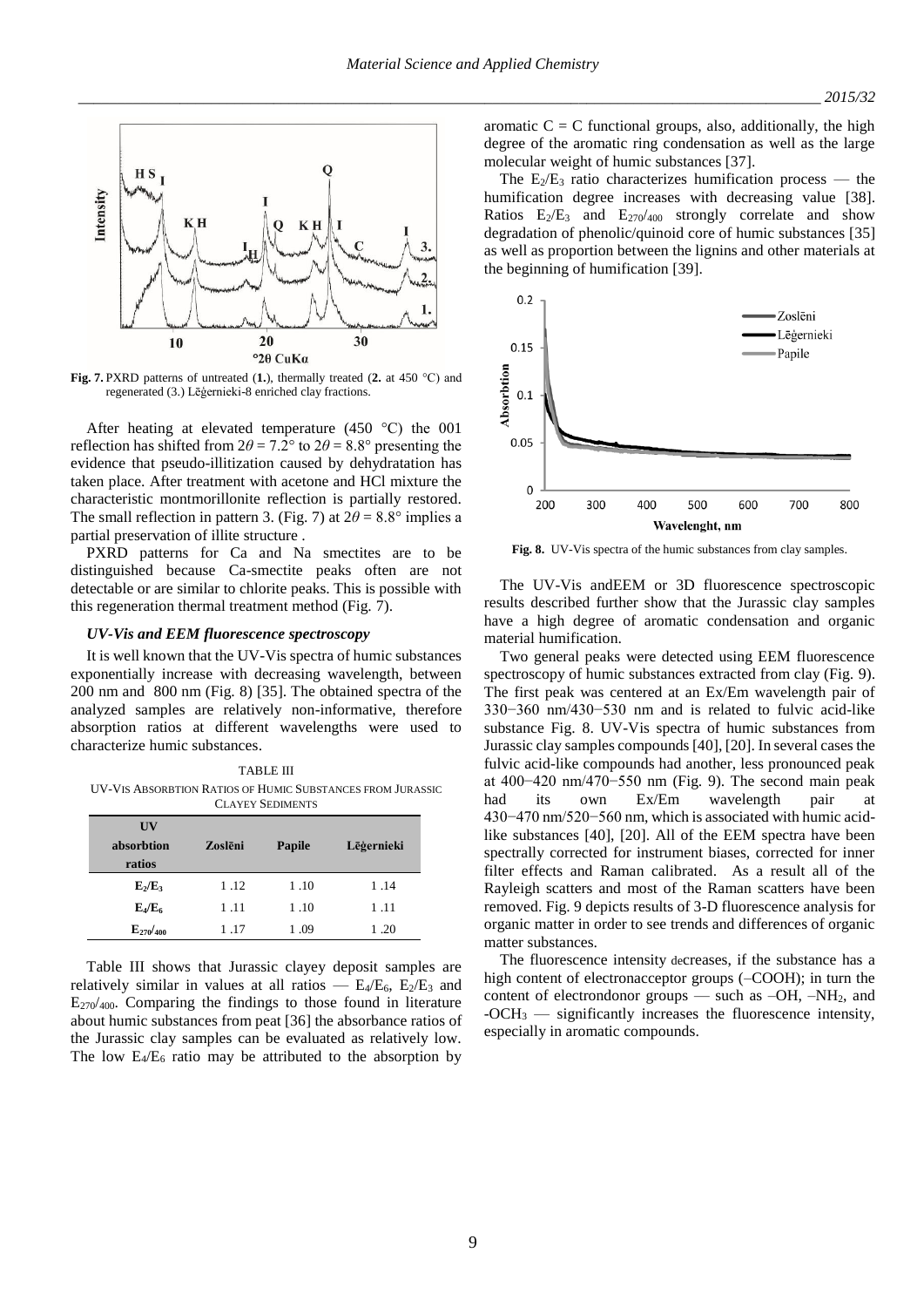

**Fig. 9. EEM spectra of organic matter of clay from Papile samples from Oxfordian age outcrop.** 

The carboxyl-containing substituents and hydroxyl-, alkoxyl- and amino- groups tend to shift the fluorescence maxima to longer wavelengths; at the same time, a decrease in the number of aromatic rings, reduction of conjugated bonds in a chain structure and conversion of a linear ring system to a nonlinear system can cause the fluorescence maxima to shift towards shorter wavelengths [23].

## IV. CONCLUSION

Kaolinite, illite, smectite, and chlorite are in approximately similar proportions in fraction less than 1 μm in the studied Jurassic clayey deposits. The organic matter consists of organic molecules, including humic substances (fulvic and humic acids). It has a high degree of aromatic condensation and organic material humification. Our study has shown that EEM spectra of clay organic matter provides possibility to characterize both low-polarity and polar (humic substances) organic substances of natural organic matter. Therefore, it is possible to analyze very sensitive data that otherwise can be lost, leading to misinterpretation of results. Humic substances in the studied clayey deposits consist predominately of humic acids.

### ACKNOWLEDGEMENT

This study has been carried out with the support of the National research program "ResProd". Thanks for scientific advisory in geology to assoc. Prof. Dr. geol. Ģirts Stinkulis, prof. Dr. geol. Ervīns Lukševics and Dr. geol. Ilze Vircava.

#### **REFERENCES**

- 1. **Satkūnas, J.** (ed.) International Conference ProGEO WG Northern Europe, Papile, Venta Regional Park, September 10–12, **2008,**  *Conference materials, Excursion Guide,* Vilnius, Lithuanian Geological **Survey.**
- 2. **Rinks, E.** Pulvernieku juras formācijas māli. Latvijas PSR Zinātņu Akadēmijas Ģeoloģijas un ģeogrāfijas institūts. **1947**, *Raksti I*, vol. 1, pp. 235–248.
- 3. **Eiduks, J.** Pētījumi par māliem līdz 1946. gadam. Latvijas PSR Zinātņu Akadēmijas Ģeoloģijas un ģeogrāfijas institūts. Raksti I, 1947, Nr. 1, 223.–234. lpp.
- 4. **Eiduks, J., Kalniņš, M.** Latvijas PSRS derīgie izrakteņi un to izmantošana. Rīga : Latvijas Valsts izdevniecība, 1961. 431 lpp.
- 5. **Stinkule, A.** Mineraloģiski un kristālķīmiski Latvijas mālu pētījumi. Rīga: Latvijas Universitāte, **1996,** Latvijas Ģeoloģijas fonda inv. Nr. 11545, 50 lpp.
- 6. **Pipira, D., Karušs, J., Kostjukovs, J.** Latvijas juras Papiles svītas mālainie nogulumi un to minerālais sastāvs. **2012**, *Material Science and Applied Chemistry*, vol. 26, pp. 28–36.
- 7. **Marynowski, L., Philippe, M., Zaton, M., Hautevelle, Y.** Systematic relationships of the Mesozoic wood genus Xenoxylon: an integrative biomolecular and palaeobotanical approach. **2008,** *Neues Jahrb. Geol. Palaontol. Abhandlungen,* vol. 247, no. 2, pp. 177–189. <http://dx.doi.org/10.1127/0077-7749/2008/0247-0177>
- 8. **Marynowski, L., Zatoń, M., Karwowski, Ł.** Early diagenetic conditions during formation of the Callovian (Middle Jurassic) carbonate concretions from Łukow (eastern Poland): evidence from organic geochemistry, pyrite framboid diameters and petrographic study. **2008,** *Neues Jahrbuch*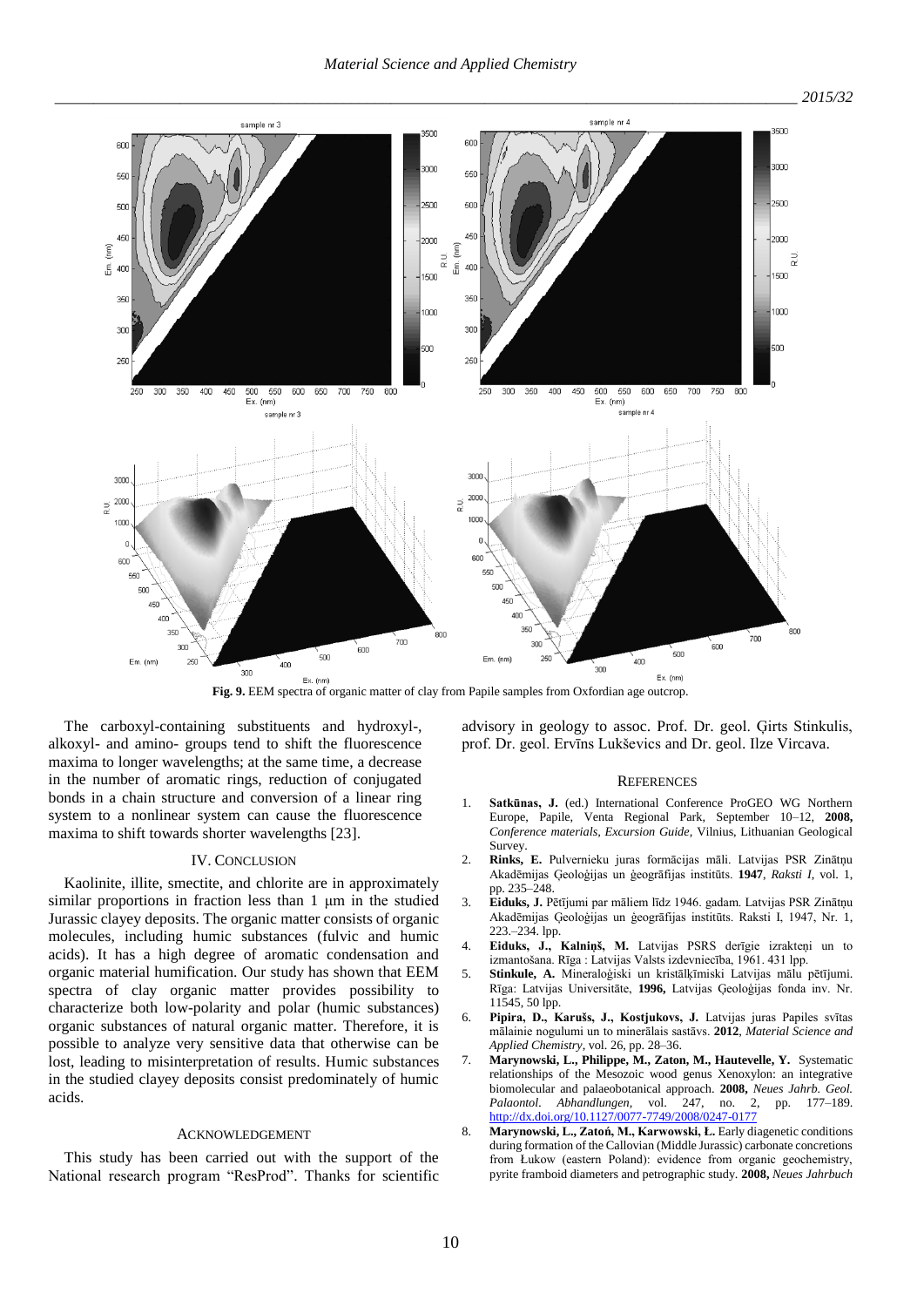*für Geologie und Paläontologie. Abhandlungen,* vol. 247, pp. 191–208. <http://dx.doi.org/10.1127/0077-7749/2008/0247-0191>

- 9. **Salamon, M.A., Zatoń, M.** New Research on the classical Middle Jurassic locality at Łukow, eastern Poland. **2008,** *Neues Jahrb. Geol. Palaontol., Abhandlungen.* vo. 247, no. 2, <http://dx.doi.org/10.1127/0077-7749/2008/0247-0129>
- 10. **Graniczny, M., Mizerski, W., Nicius, A., Satkunas, J.** Jurajskie dziedzictwo geologiczne Litwy i Polski. **2007,** *Przeglad Geol.* vol. 55, pp. 224–225.
- 11. **Marynowski, L., Zatoń, M.** Organic matter from the Callovian (Middle Jurassic) deposits of Lithuania: compositions, sources and depositional environments. **2010,** *Applied Geochemistry*, vol. 25, pp. 933–946. <http://dx.doi.org/10.1016/j.apgeochem.2010.04.002>
- 12. **Kenig, F., Hudson, J.D., Sinninghe Damste, J.S., Popp, B.N.** Intermittent euxinia: reconciliation of a Jurassic black shale with its biofacies. 2004, Geology, vol. 32, pp. 421-424. biofacies. **2004,** *Geology,* vol. 32, pp. 421–424. <http://dx.doi.org/10.1130/G20356.1>
- 13. **Hautevelle, Y., Michels, R., Malartre, F., Elie, M., Trouiller, A.** Tracing of variabilities within a geological barrier by molecular organic geochemistry: case of the Callovo-Oxfordian sedimentary series in the East of the Paris Basin (France). **2007,** *Applied Geochemistry,* vol. 22, issue 4, pp. 736–759[. http://dx.doi.org/10.1016/j.apgeochem.2006.10.003](http://dx.doi.org/10.1016/j.apgeochem.2006.10.003)
- 14. **Dromart, G., Garcia, J.-P., Gaumet, F., Picard, S., Rousseau, M., Atrops, F., Lecuyer, C., Sheppard, S.M.F.** Perturbation of the carbon cycle at the Middle/Late Jurassic transition: geological and geochemical evidence. **2003,** *Am. J. Sci.* vol. 303, pp. 667–707. <http://dx.doi.org/10.2475/ajs.303.8.667>
- 15. **Dromart, G., Garcia, J.-P., Picard, S., Atrops, F., Lecuyer, C., Sheppard, S.M.F.** 2003. Ice age at the Middle-Late Jurassic transition? **2003,** *Earth Planet. Sci. Lett.* vol. 213, issue 3–4 pp. 205–220. [http://dx.doi.org/10.1016/S0012-821X\(03\)00287-5](http://dx.doi.org/10.1016/S0012-821X(03)00287-5)
- 16. **Norris, M.S., Hallam, A.** Facies variations across the Middle–Upper Jurassic boundary in Western Europe and the relationship to sea-level changes. **1995,** *Palaeogeography, Palaeoclimatology, Palaeoecoogy.* vol. 116, pp. 189–245[. http://dx.doi.org/10.1016/0031-0182\(94\)00096-Q](http://dx.doi.org/10.1016/0031-0182(94)00096-Q)
- 17. **Wierzbowski, H., Dembicz, K., Praszkier, T.** Oxygen and carbon isotope composition of Callovian–Lower Oxfordian (Middle–Upper Jurassic) belemnite rostra from central Poland: a record of a Late Callovian global sea-level rise? **2009,** *Palaeogeography. Palaeoclimatology. Palaeoecology,* vol. 283, issue 3–4, pp. 182–194. <http://dx.doi.org/10.1016/j.palaeo.2009.09.020>
- 18. **Marynowski, L., Zatoń, M., Simoneit, B.R.T., Otto, A., Jędrysek, M.O., Grelowski, C., Kurkiewicz, S.** Compositions, sources and depositional environments of organic matter from the Middle Jurassic clays of Poland. **2007,** *Applied Geochemistry,* vol. 22, pp. 2456–2485. <http://dx.doi.org/10.1016/j.apgeochem.2007.06.015>
- 19. **Hur, J., Lee, D.H., Shin, H.S.** Comparison of the structural, spectroscopic and phenanthrene binding characteristics of humic acids from soils and lake sediments. **2009,** *Organic Geochemistry,* vol. 40, pp. 1091–1099[. http://dx.doi.org/10.1016/j.orggeochem.2009.07.003](http://dx.doi.org/10.1016/j.orggeochem.2009.07.003)
- 20. **Wei, Z., Zhao, X., Zhu, C., Xi, B., Zhao, Y., Yu, X.** Assessment of humification degree of dissolved organic matter from different composts using fluorescence spectroscopy technology. **2014,** *Chemosphere,* vol. 95, pp. 261–267. <http://dx.doi.org/10.1016/j.chemosphere.2013.08.087>
- 21. **Kalbitz, K., Geyer, W., Geyer, S.** Spectroscopic properties of dissolved humic substances: a reflection of land use history in a fen area. **1999,** *Biogeochemistry,* vol. 47, pp. 219–238. <http://dx.doi.org/10.1007/BF00994924>
- 22. **Chen, W., Westerhoff, P., Leenheer, J.A., Booksh, K.** Fluorescence excitation-emission matrix regional integration to quantify spectra for dissolved organic matter. **2003,** *Environmental Science & Technology,*  vol. 37, no. 24, pp. 5701-5710[. http://dx.doi.org/10.1021/es034354c](http://dx.doi.org/10.1021/es034354c)
- 23. **Peuravuori, J., Koivikko, R., Pihlaja, K.** Characterization, differentiation and classification of aquatic humic matter separated with different sorbents: synchronous scanning fluorescence spectroscopy. **2002**, *Water Research*, vol. 36, pp. 4552–4562. [http://dx.doi.org/10.1016/S0043-1354\(02\)00172-0](http://dx.doi.org/10.1016/S0043-1354(02)00172-0)
- 24. **Van Reeuwijk, L.P.** *Procedures for Soil Analysis*. 5th edition, **1995**, Wageningen, 101.
- 25. **FSCC (Forest Soil Co-Ordinating Centre)**. Manual IIIa: Sampling and Analysis of Soil. In: ICP Forests: *Manual on methods and criteria for harmonized sampling, assessment, monitoring and analysis of the effects of air pollution on forests*. UNECE ICP Forests Programme Co-ordinating

Centre, Hamburg. **2006**, p. 26 with annexes, Available from: http://icpforests.net/page/icp-forests-manual, [viewed 07.03.2015].

- Heiri, O., Lotter, A. F., Lemcke, G. Loss on ignition as a method for estimating organic and carbonate content in sediments: reproducibility and comparability of results. **2001**, *Journal of Paleolimnology,* vol. 25, issue 1, pp. 101–110[. http://dx.doi.org/10.1023/A:1008119611481](http://dx.doi.org/10.1023/A:1008119611481)
- 27. **Boyle, J.F.** Inorganic geochemical methods in paleolimnology. In: Last, W. M. and Smol, J. P. (eds.), *Tracking Environmental Change Using Lake Sediments, Physical and Geochemical Methods.* **2002**, Kluwer Academic Publishers, New York [etc.], vol. 2, pp. 83–141. [http://dx.doi.org/10.1007/0-306-47670-3\\_5](http://dx.doi.org/10.1007/0-306-47670-3_5)
- 28. **Santisteban, I. J., Mediavilla, R., Lopez-Pamo, E., Dabrio, J. C., Zapata, M. B. R., Jose, M., Garci, G., Castan,S., Martınez-Alfaro, P. E.** Loss on ignition: a qualitative or quantitative method for organic matter and carbonate mineral continental sediments? **2004**, *Journal of*   $Paleolimnology.$ <http://dx.doi.org/10.1023/B:JOPL.0000042999.30131.5b>
- 29. **Shumo, I. M., Taha K. K., Ahemad, Y. A., Hamid, H.B., Abdullah, P. M.** Digestion with HNO3/H2O2 Mixture for Determination of Trace Elements in Sediment Using Inductively Coupled Plasma-Mass Spectrometry. **2014**, *Journal of Applied and Industrial Sciences,* vol. 2, pp. 85–91.
- 30. **LeFevre, W. J.** *Metal analysis of sediment by atomic absorption spectroscopy*, [viewed 15.03.2015]. Available from: http://www.envscied.brockport.edu/Documents/lefevre.pdf
- 31. **Kostjukovs, J., Actins A., Sarcevica, I., Karasa, J. A.** Method for extraction of smectites from low smectite content clays. EU patent Nr. EP 2465820 A1. Date of publication: 20.06.2012
- 32. **Kostjukovs, J., Sarceviča, I., Actiņš, A.** Thermal regeneration model for spent montmorillonite sorbent, **2011,** *[Latvian Journal of Chemistry](http://versita.metapress.com/content/122162/?p=cfbc624a4fbb4c39aac1606529608aa8&pi=0)* vol. [50, issue](http://versita.metapress.com/content/w221knmq62m4/?p=cfbc624a4fbb4c39aac1606529608aa8&pi=0) 3-4, pp. 242-249. [http://dx.doi.org/10.2478/v10161-011-](http://dx.doi.org/10.2478/v10161-011-0065-5) [0065-5](http://dx.doi.org/10.2478/v10161-011-0065-5)
- 33. **Peuravuori J., Pihlaja K.** Molecular size distribution and spectroscopic properties of aquatic humic substances. **1997,** *Analytica Chimica Acta,* vol. 337, pp. 133–149[. http://dx.doi.org/10.1016/S0003-2670\(96\)00412-6](http://dx.doi.org/10.1016/S0003-2670(96)00412-6)
- 34. **Chen Y., Senesi N., Schnitzer M.** Information provided on humic substances by E4/E6 ratios. **1977**, *Soil Science Society of America Journal,* vol. 41, no. 2, pp. 352–358. <http://dx.doi.org/10.2136/sssaj1977.03615995004100020037x>
- 35. **Uyguner C. S., Bekbolet M.** Evaluation of humic acid photocatalytic degradation by UV–vis and fluorescence spectroscopy. **2005**, *Catalysis Today* vol. 101, issue 3, pp. 267–274. <http://dx.doi.org/10.1016/j.cattod.2005.03.011>
- Purmalis, O., Klavins, M. Comparative study of peat humic acids by using UV spectroscopy. In: *1st Annual International Interdisciplinary Conference*, AIIC 2013, Conference Proceedings. **2013,** *European Scientific Journal,* vol. 3, pp. 850–859.
- 37. **Polak, J., Bartoszek, M., Żądło, M., Kos, A., Sułkowski, W.W.** The spectroscopic studies of humic acid extracted from sediment collected at different seasons. **2011,** *Chemosphere,* vol. 84, issue 11, pp. 1548–1555. <http://dx.doi.org/10.1016/j.chemosphere.2011.05.046>
- 38. **Hunt, J.F., Ohno, T., He, Z., Honeycutt, C. W., Dail, D. B.** Influence of decomposition on chemical properties of plant- and manure-derived dissolved organic matter and sorption to goethite. **2007,** *Journal of Environmental Quality,* vol. 36, pp. 135–143. <http://dx.doi.org/10.2134/jeq2006.0133>
- 39. **Albrecht, R., Petit, J.L., Terrom, G. and Périssol, C.** Comparison between UV spectroscopy and nirs to assess humification process during sewage sludge and green wastes co-composting. **2011**, *Bioresource Technology,* vol. 102, issue 6, pp. 4495–4500. <http://dx.doi.org/10.1016/j.biortech.2010.12.053>
- 40. **Marhuenda-Egea, F.C., Martinez-Sabater, E., Jorda, J., Moreal, R., Bustamante, M.A., Paredes, C., Perez-Murcia, M.D.** Dissolved organic matter fractions formed during composting of winery and distillery residues: evaluation of the process by fluorescence excitation-emission matrix. **2007,** *Chemosphere* vol. 68, issue 2, pp. 301–309. <http://dx.doi.org/10.1016/j.chemosphere.2006.12.075>

**Juris Burlakovs** is a Doctor of Geography. His scientific interest is particularly focused on remediation of heavy metal contamination technologies and applications of those in different geoecological conditions. Previously he has gained master degrees in Environmental Management (2009) and Quaternary Geology and Geomorhology (2002) at the University of Latvia, has shortly studied environmental engineering at the University of Padova, Italy, and